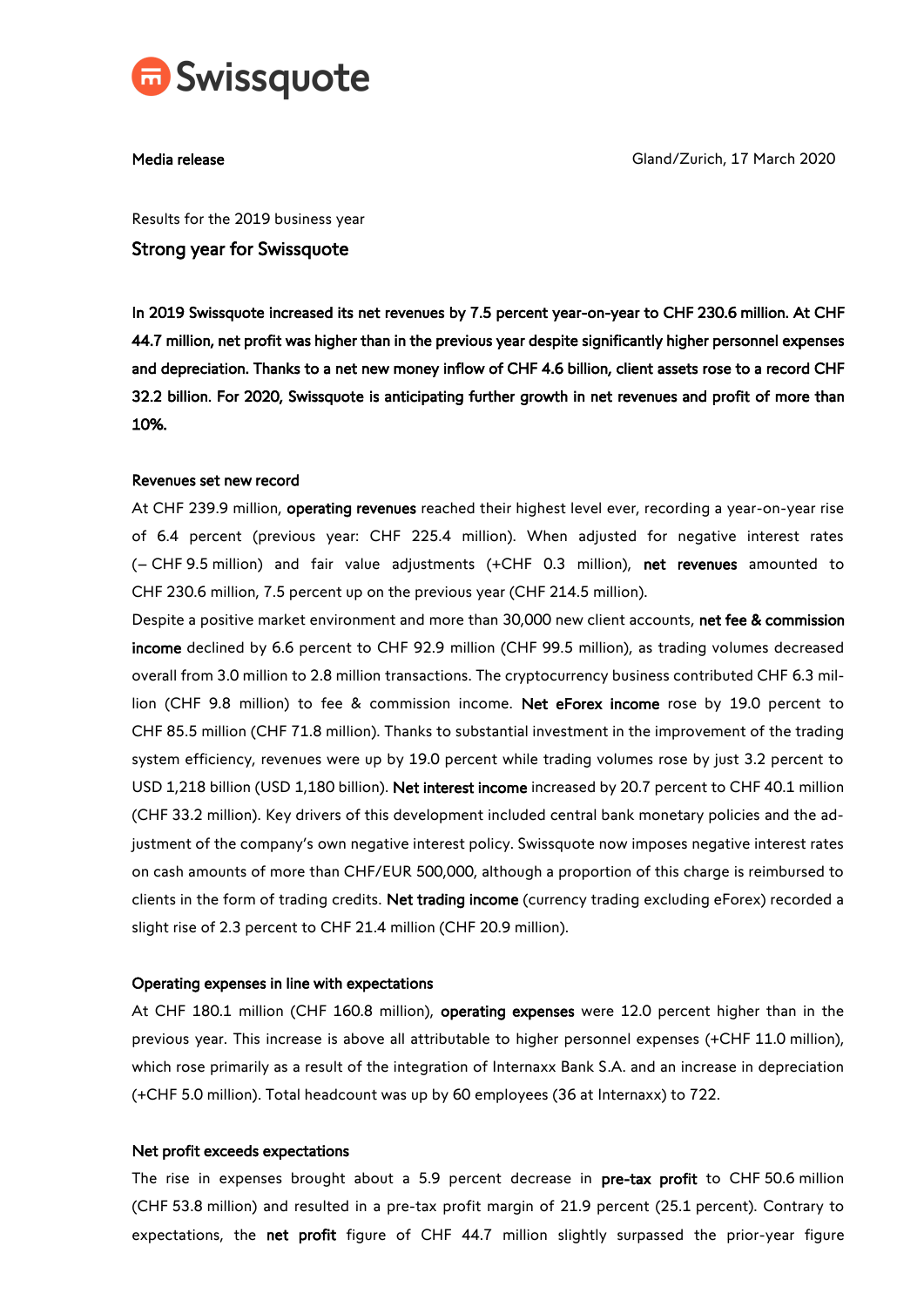

(CHF 44.6 million). A positive factor here was the implementation of a new corporate tax regime in Canton of Vaud. The net profit margin amounted to 19.4 percent (20.8 percent).

#### Solid capital base

The Basel III capital ratio remains at a high 21.7 percent (29.0 percent) even after the purchase of Internaxx. Swissquote therefore remains one of Switzerland's best-financed banks. Total equity increased by 6.4 percent to CHF 374.8 million (CHF 352.2 million).

#### Client assets surge by more than a third

Half of the high net new money inflow of CHF 4.558 billion (CHF 3.115 billion) relates to organic growth, while the other half derives from the integration of the accounts of Internaxx. A combination of high net new money inflow and general stock market developments in 2019 saw client assets rise by 35.3 percent to CHF 32.2 billion (CHF 23.8 billion). As at the end of December 2019, clients held assets of CHF 31.3 billion (+36.3 percent) in trading accounts, CHF 265.5 million (-13.3 percent) in saving accounts, CHF 231.9 million (+21.0 percent) in Robo-Advisory accounts and CHF 447 million (+22.4 percent) in eForex accounts. The total number of accounts grew by 30,512 (+9.3 percent) to a record 359,612. The breakdown of accounts is as follows: 281,814 trading accounts (+9.8 percent), 19,717 saving accounts (-9.7 percent), 3,362 Robo-Advisory accounts (+23.1 percent) and 54,719 eForex accounts (+14.1 percent).

#### Successful expansion in Europe and Asia

Swissquote reached two important milestones in 2019 in the implementation of its long-term growth strategy. On the one hand, it completed the takeover of the Luxembourg-based Internaxx Bank S.A. This institution is being integrated into Swissquote Group under the name Swissquote Bank Europe SA. The focus of its activities lies on European private clients. Its revenues from ordinary business activities have been consolidated in the Swissquote figures from April onwards and amounted to CHF 10.0 million for these nine months. In addition, the Monetary Authority of Singapore (MAS) issued a Capital Market Service License (CMSL) to the subsidiary Swissquote Pte. Ltd, which was founded the previous year. The first asset managers and institutional clients have already been acquired.

#### New asset categories for Robo-Advisory

In August, Swissquote expanded its Robo-Advisory offering to include the asset categories of cryptocurrencies and real estate. The Robo-Advisor invests in multi-asset strategies. The offering, which started with equities, fixed income instruments and commodities, now also extends to investments in cryptocurrencies and real estate. The new real estate category comprises ETFs and investment funds that focus on this asset category either directly or via listed companies.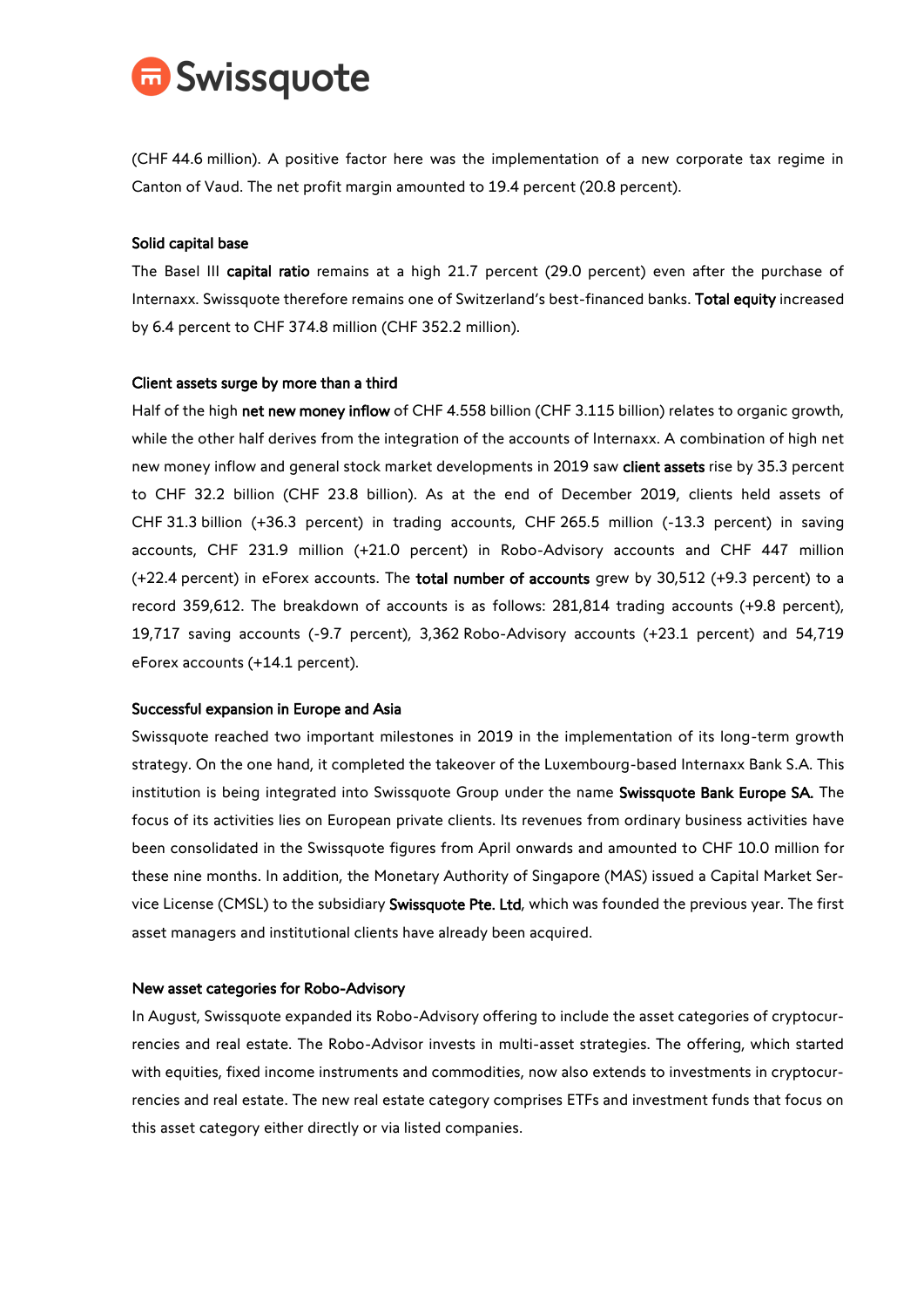

#### New issuer on Swiss DOTS

In November, Swissquote announced that it would be further expanding its offering on the OTC trading platform Swiss DOTS. The new issuer, BNP Paribas,will be adding some 10,000 leveraged products to the existing offerings of the two founding partners, UBS and Goldman Sachs, and those of Commerzbank and Bank Vontobel. By contrast, Deutsche Bank removed its offering from Swiss DOTS as per the end of 2019.

## Expansion of trading with seven new cryptocurrencies

Swissquote is further expanding its offering in the area of cryptocurrencies: Investors can now trade seven new cryptocurrencies. The following virtual currencies will now join the offering: EOS (EOS), Stellar (XLM), Chainlink (LINK), Tezos (XTZ), Ethereum Classic (ETC), Augur (REP) and 0x (ZRX). With a new total of 12 virtual currencies, Swissquote offers the most comprehensive spectrum of cryptocurrencies of any online bank in Switzerland. Furthermore, since the end of March 2019 it has been possible to transfer cryptocurrencies from an external wallet to a Swissquote account, and vice versa. Swissquote therefore offers a secure and technologically fully integrated trading platform as well as acting as a secure Swiss custodian for cryptocurrencies for private and institutional investors.

## Swissquote receives Fair-ON-Pay certification for pay equality

At the beginning of 2020, Swissquote was awarded the Fair-ON-Pay certificate. This certificate confirms that women and men enjoy equality of pay according to the criteria defined by the Federal Office for Gender Equality. Thus Swissquote can be regarded as a modern, fair and socially responsible employer.

## Outlook for 2020

The first quarter 2020 was marked by a strong increase in trading volumes generated by extreme volatility on financial markets. For 2020, Swissquote is anticipating further growth in net revenues and profit of more than 10%. A more precise outlook is however difficult given current market uncertainties. Swissquote is also experiencing a massive demand in account opening. Several thousand applications are received each week since the beginning of the year. Those requests must be checked in accordance with legal and regulatory standards, which takes time. This explains the current delays in account openings. Swissquote is working hard to clear the backlog.

#### Distribution of profit to shareholders

In view of the solid result for the year, the Board of Directors is proposing to the Annual General Meeting of Swissquote Group Holding Ltd, to be held on 5 May 2020, that a dividend of CHF 1.00 per share be distributed to shareholders, as in the previous year.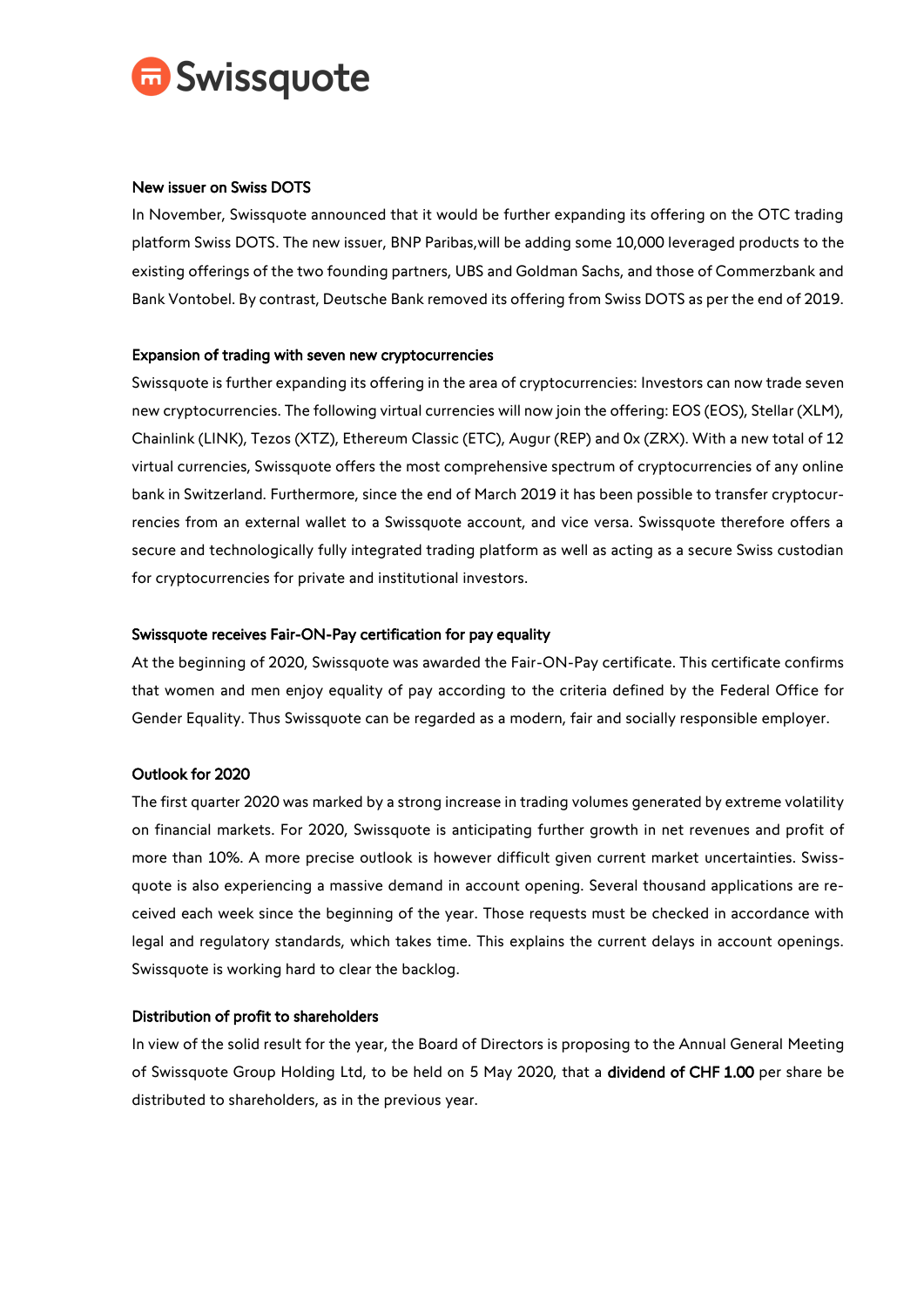

## The complete 2019 Financial Report is available at:

<https://en.swissquote.com/> - Company/Investor Relations/Financial Reports

## Swissquote – The Swiss Leader in Online Banking

As a leading provider of online financial services, Swissquote offers innovative solutions and analysis tools to meet the wide range of demands and needs of its clients. As well as various online trading services, the user-friendly platform also provides solutions for eForex, Robo-Advisory and eMortgages. In addition to a low-cost service for private clients, Swissquote offers specialized services for independent asset managers and corporate clients. Swissquote Bank Ltd holds a banking license issued by its supervisory authority, the Swiss Financial Market Supervisory Authority (FINMA), and is a member of the Swiss Bankers Association. Its parent company, Swissquote Group Holding Ltd, is listed on the Swiss Stock Exchange SIX (symbol: SQN).

## For further information

Marc Bürki, CEO Swissquote Group Holding Ltd / CEO Swissquote Bank Ltd Tel. +41 22 999 98 50, Mobile +41 79 413 41 45, [marc.burki@swissquote.ch](mailto:marc.burki@swissquote.ch)

Nadja Keller, Assistant to CEO / Media Relations Manager

Tel. +41 44 825 88 01, [nadja.keller@swissquote.ch](mailto:nadja.keller@swissquote.ch)

## Agenda 2020

| 05.05.2020 | <b>Annual General Assembly</b>               |
|------------|----------------------------------------------|
| 11.08.2020 | Presentation of 2020 first half year results |